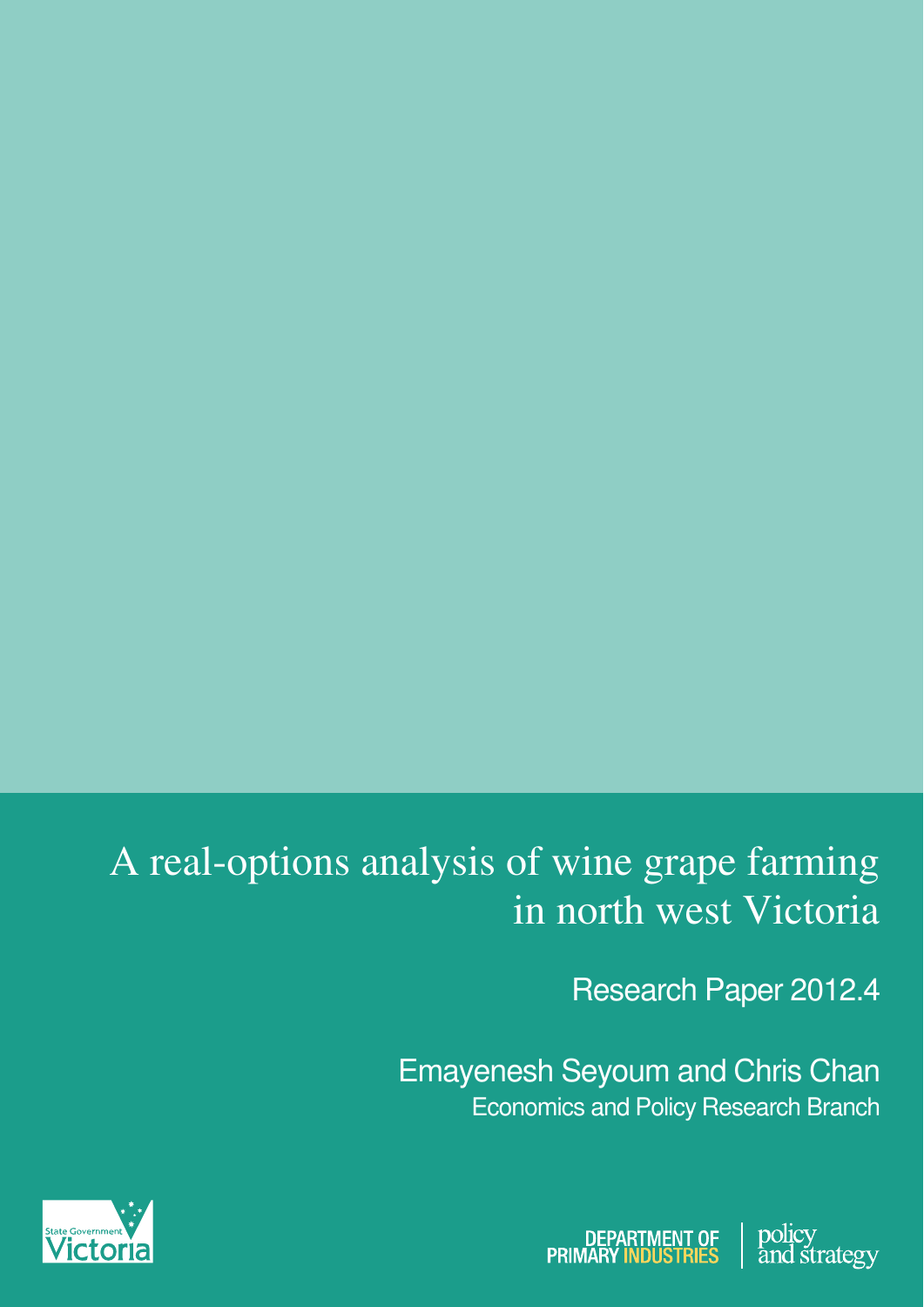If you would like to receive this information/publication in an accessible format (such as large print or audio) please call the Customer Service Centre on 136 186, TTY 1800 122 969, or email customer.service@dpi.vic.gov.au.

Published by the Department of Primary Industries March 2012

© The State of Victoria 2012.

This publication is copyright. No part may be reproduced by any process except in accordance with the provisions of the Copyright Act 1968.

Authorised by the Department of Primary Industries 1 Spring Street, Melbourne 3000.

ISBN 978-1-74326-122-4 (online)

Seyoum, E. and Chan, C. 2012. A real-options analysis of wine grape farming in north west Victoria. Research Paper 2012.4. Policy and Strategy Group, Department of Primary Industries (Victoria) Melbourne.

#### **Disclaimer**

This publication may be of assistance to you but the State of Victoria and its<br>employees do not guarantee that the publication is without flaw of any kind or<br>is wholly appropriate for your particular purposes and therefore

**For more information about DPI go to www.dpi.vic.gov.au or phone the Customer Service Centre on 136 186.**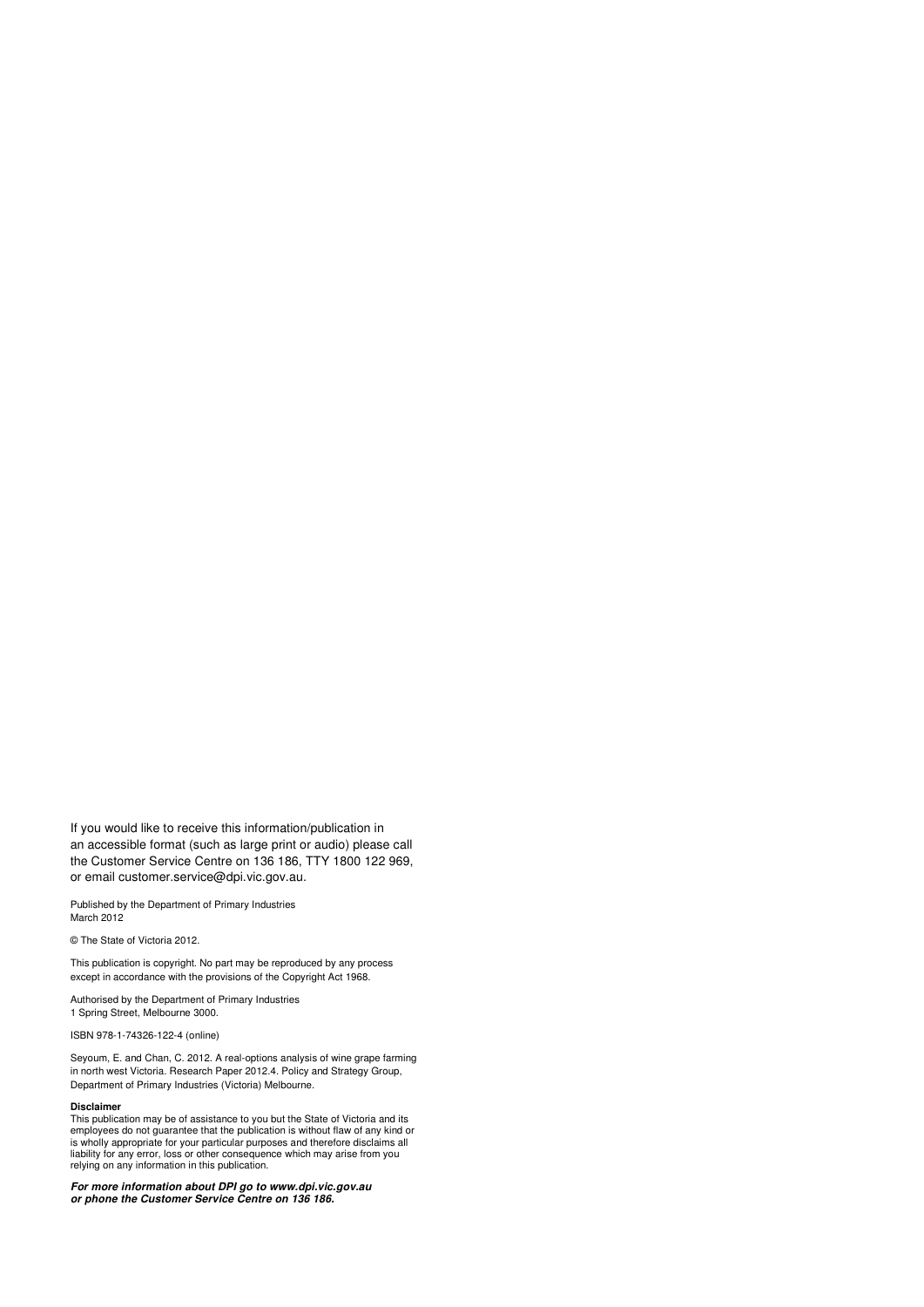# A real-options analysis of wine grape farming in north west Victoria

Research Paper 2012.4

Paper presented at the 2012 annual conference of the Australian Agricultural and Resource Economics Society

February 7–10, Fremantle, Western Australia

# **Emayenesh Seyoum<sup>1</sup> and Chris Chan<sup>2</sup>**

**March 2012**

Economics and Policy Research Branch

-

<sup>1</sup> Senior Quantitative Economist, Economics and Policy Research Branch, Department of Primary Industries, Victoria.

<sup>&</sup>lt;sup>2</sup> Principal Scientist, Economic and Policy Modelling, Economics and Policy Research Branch, Department of Primary Industries, Victoria.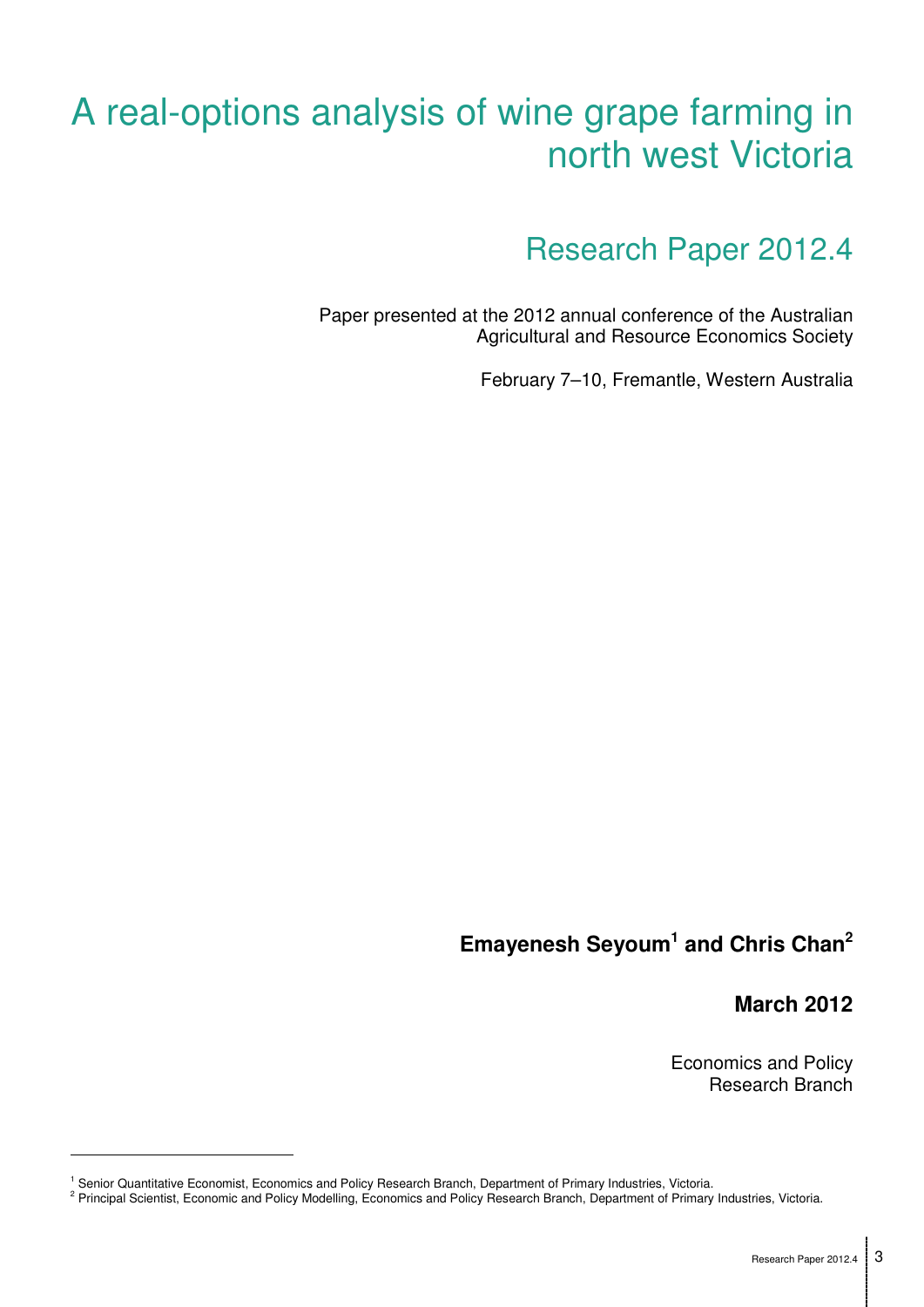# **Contents**

| Acknowledgements                                                      | 5  |
|-----------------------------------------------------------------------|----|
| <b>Abstract</b>                                                       | 6  |
| 1. Introduction                                                       | 7  |
| 2. Investment theories                                                | 7  |
| 3. Model                                                              | 8  |
| 4. Data sources and limitations                                       | 10 |
| 5. Baseline results                                                   | 14 |
| 6. Sensitivity analysis of exit propensity to<br>farm characteristics | 15 |
| 6.1 Change in volatility of revenue                                   | 15 |
| 6.2 Change in variable cost                                           | 16 |
| 6.3 Liquidation value                                                 | 17 |
| 7. Conclusion                                                         | 17 |
| <b>References</b>                                                     | 19 |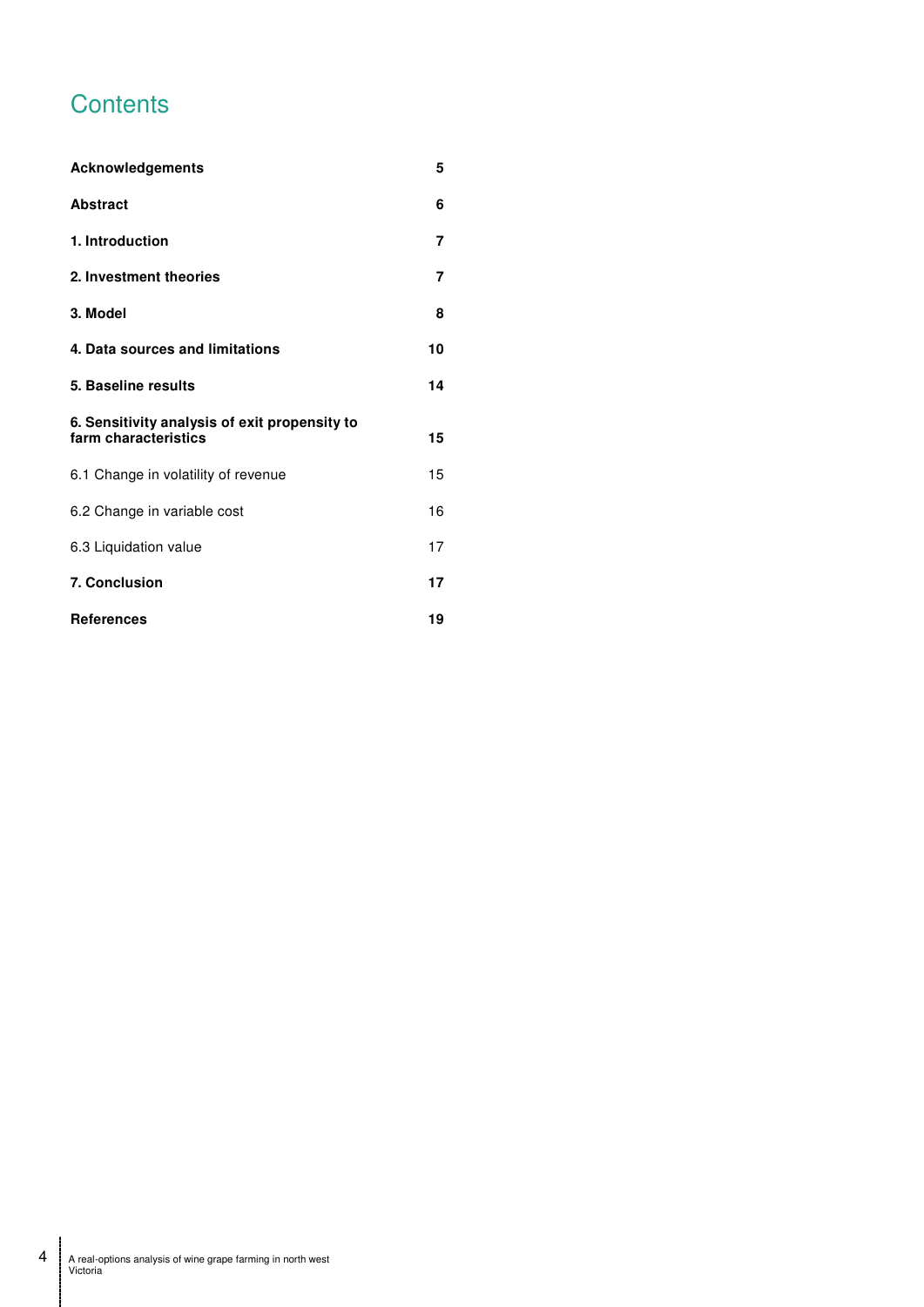# Acknowledgements

We would like to thank Dr Anke Leroux of the Department of Economics, Monash University, and Ms Anthea McClintock of NSW Trade and Investment for providing valuable comments on a draft of the paper. Acknowledgement also goes to Dr Deborah Peterson, Ms Deirdre Rose and Mr Gavan Dwyer of the Department of Primary Industries, who rendered assistance and support to the research underpinning this paper. Any errors remaining in the paper are the authors' responsibility. Moreover, the views expressed in this paper are those of the authors and do not necessarily reflect the views of the Department of Primary Industries.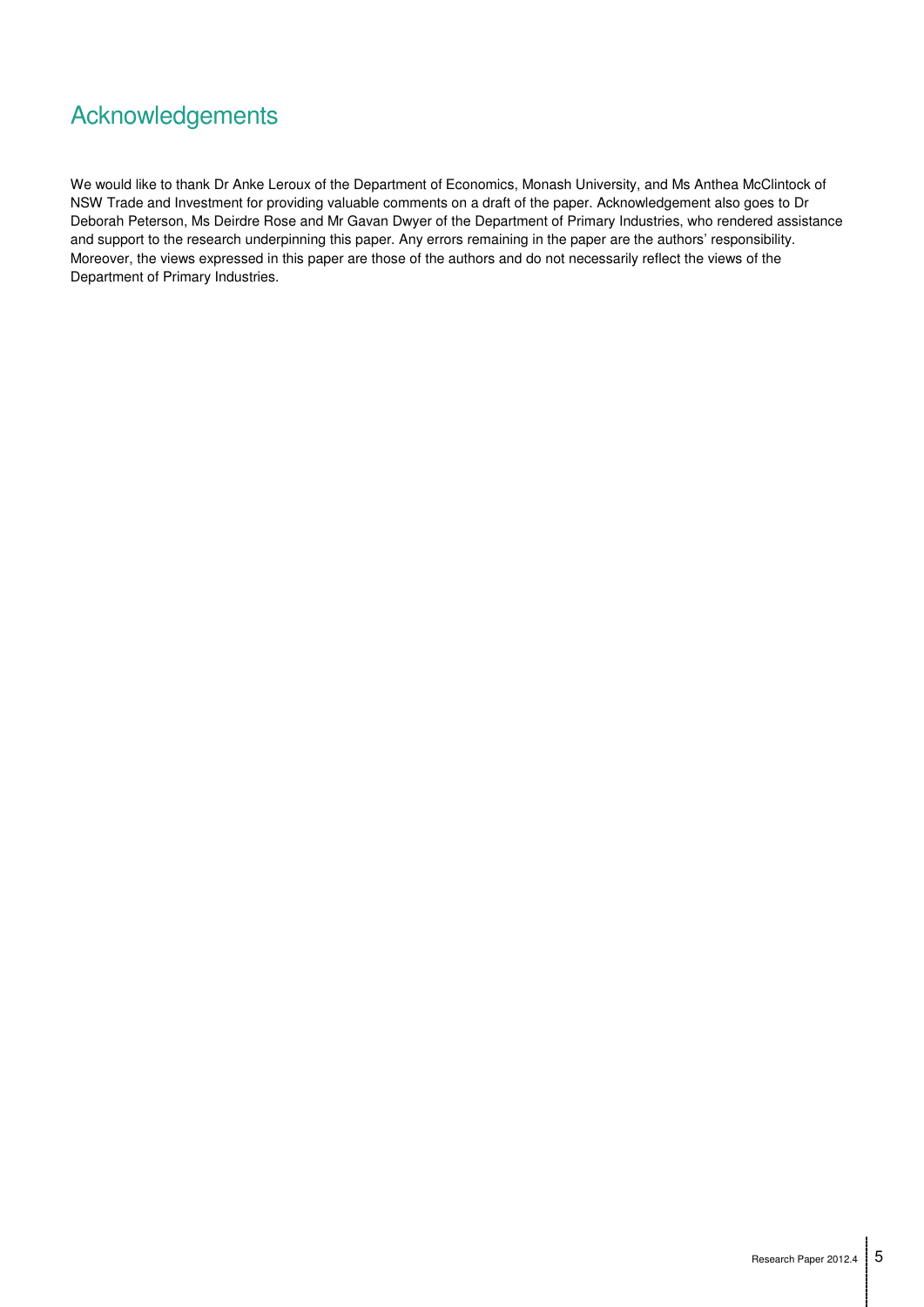# A real-options analysis of wine grape farming in north west Victoria

## **Emayenesh Seyoum and Chris Chan**

## **Abstract**

This paper reports a use of a real-options valuation methodology to analyse wine grape farm investment under price and yield uncertainty. Revenue levels to incentivise entry and exit were calculated for three different sizes of wine grape farms in north west Victoria. The modelling identified lower exit and higher entry triggers than indicated by conventional net present value calculation. The wide gap of estimated indeterminacy in farm investment highlights the intertwined influence of numerous economic factors — cost structure, economies of scale, market volatility, transaction costs, and sunk and salvaged asset valuation. Drawing on these determinants of farm investment and disinvestment, the paper discusses the role of investment incentives in affecting industry transformation and the scope for policy intervention to assist structural adjustment of the wine grape sector.

Keywords: Real options, entry and exit, wine grape, north west Victoria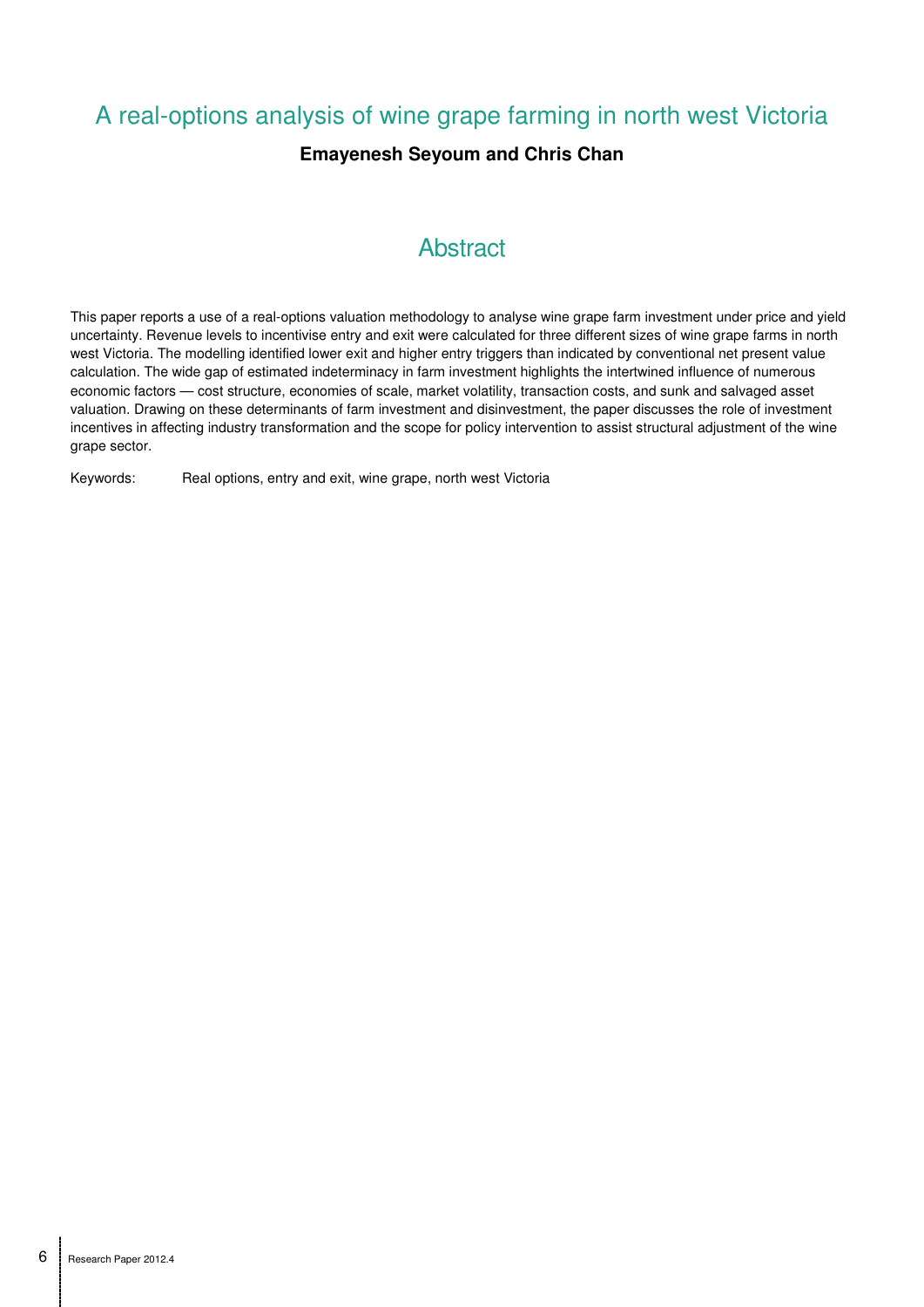# 1. Introduction

The history of wine grape farming in north west Victoria goes back to the late nineteenth century. However, it was the rise in wine grape prices in the 1990s that attracted an influx of growers to the industry and, consequently, led to a rapid expansion of the industry in the region. Much of this expansion was associated with increased production of particular grape varieties especially Chardonnays — that are now out of favour with wine consumers.

Since the early 2000s, the regional wine grape sector has been experiencing economic difficulties. Many factors have contributed to persistent declines in farm revenue, including depressed world prices of wine, long and severe drought in the region followed by damaging floods in 2010, high input costs relative to those in competing countries, the appreciation of the Australian dollar and shifts in consumer taste for particular types of wine in the global market. At the moment many wine grape growers are earning insufficient income to pay for total operating costs of production, and hence are not recovering overhead costs or earning positive returns to capital. Some growers are still harvesting because grape prices, while remaining low, exceed the costs of harvesting. Despite such profit pressures, restructuring in the wine grape sector has been slow.

This study aims to provide an economic explanation for the sluggish adjustment of the wine grape sector. It adopts a realoptions modelling approach to explicitly take into account the impact of cost structures and revenue uncertainties on investment.

Wine grape is a perennial crop; its production is characterised by relatively high orchard establishment costs, and uncertain wine grape yields and prices for particular grape varieties. It takes two to three years for vines to produce fruit, and additional years thereafter to reach their highest production potential. The stochastic nature of grape price and yield has important implications for investment decisions. While current farm revenues may be insufficient to pay off variable production costs, it may still be rational for growers to continue farming as seasonal revenue may rise in the future. Exiting the current investment would incur loses of part or all of the initial investment and, more importantly, risk forsaking potentially high profits in the future.

In this paper we show that an economic analysis of investment, if ignoring the characteristics of irreversibility and uncertainty, could underestimate the economic value in waiting and provide misleading evidence for guiding industry policy to facilitate structural adjustment. In section 2, we present an overview of various investment theories. In section 3, we specify a realoptions model suitable for analysing investment in wine grape farming. In section 4, we discuss the data sources used for modelling and their limitations. In section 5, we present and discuss baseline results. Section 6 presents sensitivity tests on a selection of farm characteristics. Section 7 concludes the paper with a discussion of lessons for policy development.

## 2. Investment theories

There is a vast economic literature on investment behaviour that seeks to explain key considerations of individual firms when deciding whether or not to enter and exit particular markets. Understanding the relative strengths and limitations of various related investment theories is essential for selecting a suitable approach to solve the problem at hand.

According to the classical Marshallian theory (Marshall 1920), firms exit the industry whenever output price falls below average variable cost (i.e. operating profit is negative) and enter when price is above long-run average cost (i.e. operating profit exceeds the economic cost of capital). Jorgensen (1963) criticised this theory on the ground that its focus on current profit is too static and narrow.

Jorgensen (1963) argued that the calculus for investment decision should include expected profit flows over time. Under Jorgensen's neoclassical perspective, firms should exit when staying in the industry would not deliver a positive net present value (NPV) of current and future cash flows. Discounted cash flow (DCF) models adopt this perspective, prescribing a dynamic decision rule with which the criterion for proceeding with or abandoning an investment is continuously reviewed in line with NPV calculation that reflects latest profitability prospects.

Graham and Harvey (2001) observed that the neoclassical approach to investment appraisal is powerful and useful but limited in two aspects. First, it fails to offer much insight into how uncertainty could influence investment decision. Secondly, it is unable to explain the role of sunk costs in investment decisions.

Harrigan (1981) agreed that sunk costs matter for capital adjustment. Firms may choose to remain in the industry because they have invested heavily in existing assets (physical or intangible) that cannot be fully recovered in the event of business closure.

In the context of agriculture, Johnson (1960) discussed how production response is generally non-symmetric — that is, supply elasticity being smaller for a price decrease than for a price increase. He postulated that fixed investment in land and labour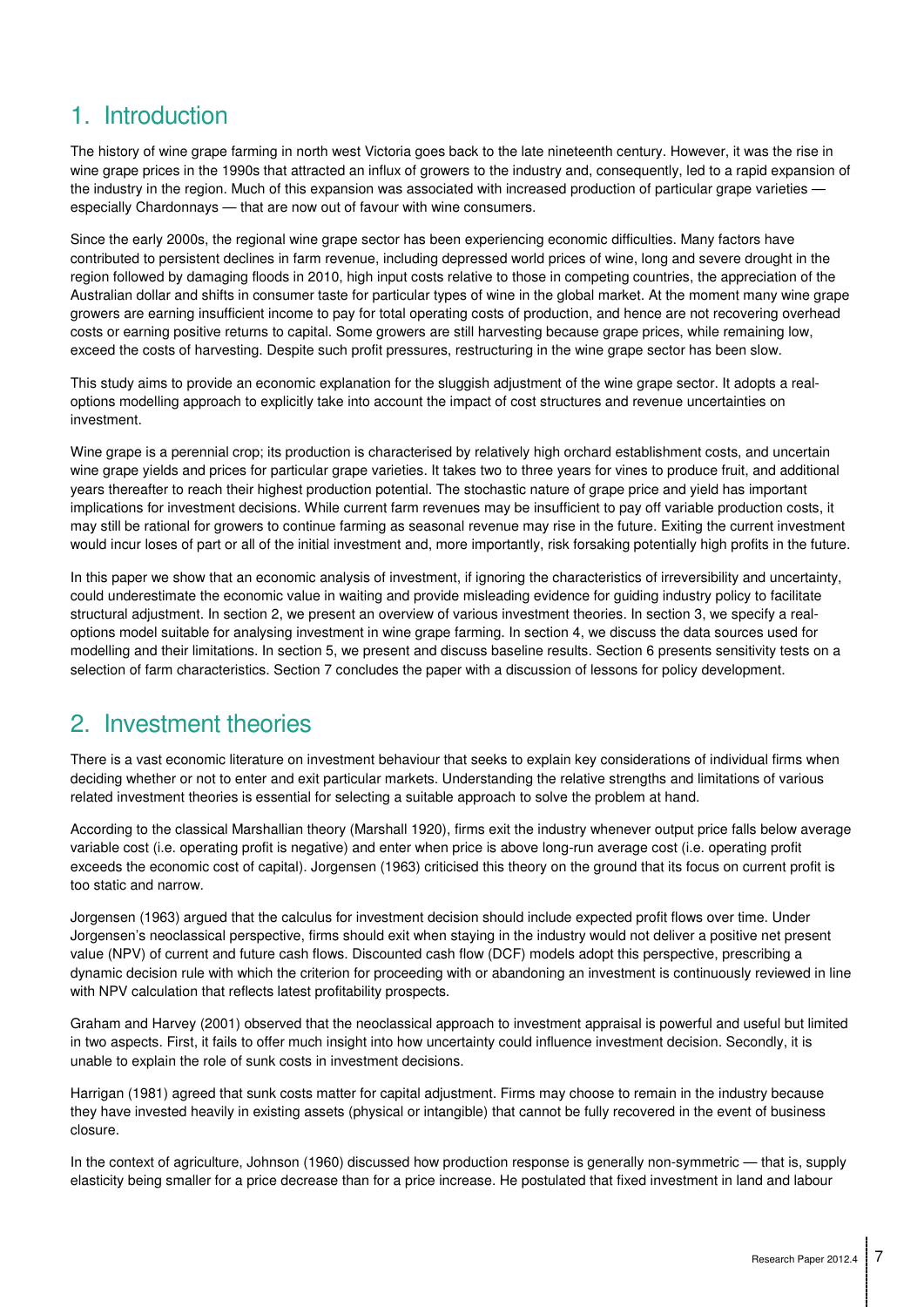would lead to a delay in entry in response to price increases, as well as a delay in exit except at very low prices. Accordingly, ignoring such delayed responses in investment would undermine the analytical basis for developing policies and programs to bring about responsive adjustment in farm production and resource use.

The advance of financial-options theory opens up a new perspective for understanding firm behaviour in making investment decisions. McDonald and Siegel (1985) and Brennan and Schwarz (1985), among many others, adapted the techniques developed for financial options to explain determinants of physical asset investment. Dixit (1989; 1991) and Dixit and Pindyck (1994) formalised the application of real-options theory by considering irreversible investment under uncertainty. Since their pioneering work, there have been growing applications of the real-options approach to analyse investment in a variety of industry settings.

Examples for agriculture abound. Using a real-options model, Luong and Tauer (2006) studied coffee growers' investment in Vietnam. Price and Wetzstein (1999) looked at investment in peach orchards in Georgia. Tauer (2006) inquired when farmers in the United States get in and out of dairy farming. Schmit et al. (2009) analysed ethanol plant investment in the United States. A study by Seo et al. (2004) examined table grape farming in California.

 The real-options approach is suitable for this study because wine grape farming is characterised by large sunk capital expenditures and uncertain revenues. Wine grape farming requires upfront capital costs for planting grapevines and installing on-farm infrastructure, equipment and machinery. Most of these inputs, once put in place, cannot be recovered, relocated, or used on-site for other purposes. Furthermore, perennial grapevines require careful nurturing and maintenance in the first few years after planting before they can grow to become a fruitful and productive revenue-generating asset. Even then, at a stage of maturity for harvest, revenue is highly uncertain due to many risk factors — such as commodity price fluctuation, demand shift, weather and environmental influences on crop yield.

# 3. Model

In this study, the focus of analysis is on assessing the strategic value in waiting to exit and enter wine grape farming. We did not consider a broader range of investment options such as mothballing farm operations temporarily, leasing out farm land and water titles, and switching to growing a different variety of grapes. Accordingly, the estimated value in waiting is inclusive of various strategic options that could be relevant to particular farmers. For example, farmers may choose to re-enter with a different variety or mix of varieties from those in existing operations.

Revenue uncertainty was assumed to be the primary source of investment risk. Capital expenditures and other production costs were assumed to be relatively stable and predictable, hence not contributing to uncertainty.

Revenue uncertainty was specified in a similar way to the approach used by both Dixit and Pindyck (1994) and Price and Wetzstein (1999). Dixit and Pindyck (1994) assumed only price uncertainty. Drawing on the work by Hull (1997), Price and Wetzstein (1999) devised a model capable of representing the dual source of price–output uncertainty. In this context, revenue is the product of price and output. Revenue uncertainty reflects not only the separate volatility in price and output but also the correlation between them.

Specifically, both price  $P$  and yield  $q$  were assumed to follow a geometric Brownian motion process:

$$
(1) \quad dp = \mu_p \, p dt + \sigma_p \, p dz_p
$$

(2)  $dq = \mu_q q dt + \sigma_q q dz_q$ 

where  $dp$  and  $dq$  respectively represent the change in per ton seasonal price and the change in per hectare seasonal yield rate and, with subscripts  $P$  and  $q$  denoting price and yield,  $\mu$  is the drift rate and  $\sigma$  the standard deviation of the stochastic process. Furthermore,  $dz$  denotes an increment of the Wiener process with  $E(dz_p^2) = E(dz_q^2) = dt$  and  $E(dz_p, dz_q) = \rho dt$ ,  $\rho$  being the correlation coefficient between *P* and *q*.

Dixit and Pindyck (1994) assumed risk neutrality and maximisation of expected net present value from investment. We

adopted the same assumptions. A further assumption is the log-normal distribution of revenue,  $R = pq$  , as the product of price and quantity. Accordingly, the mean and variance of seasonal revenue change are both independent of the revenue level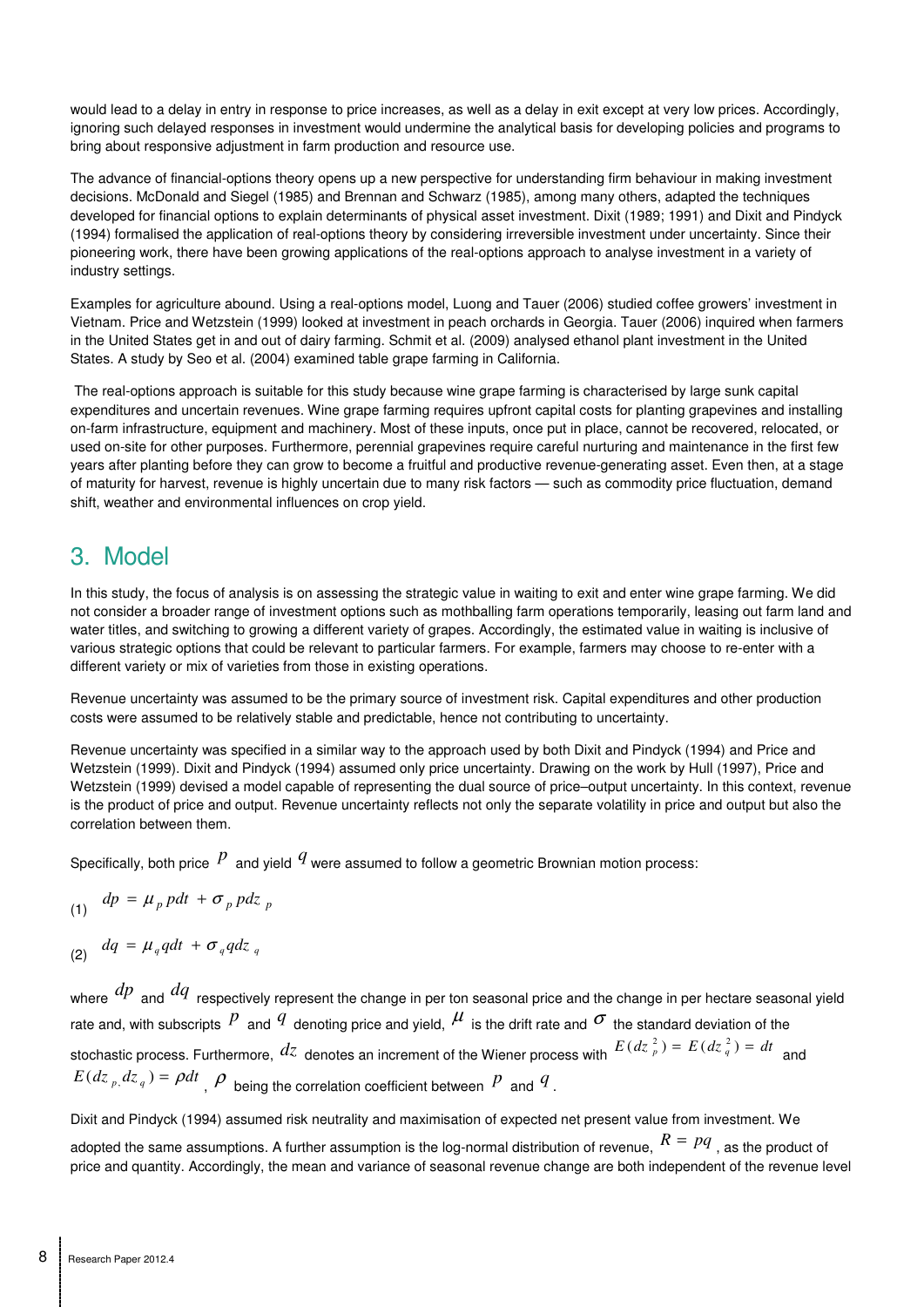(Hull 1997). The stochastic process of  $R$  is determined by the differential of the change in logarithm of  $R$  ,  $dr = d \ln(R)$  . Hence, following Ito's lemma:

$$
dr = \frac{\partial r}{\partial p} dp + \frac{\partial r}{\partial q} dq + \frac{1}{2} \frac{\partial^2 r}{\partial p \partial q} dp dq + \frac{1}{2} \frac{\partial^2 r}{\partial p^2} dp^2 + \frac{1}{2} \frac{\partial^2 r}{\partial q^2} dq^2
$$

**Since** 

$$
\partial r/\partial p = 1/p
$$
,  $\partial r/\partial q = 1/q$ ,  $\partial^2 r/\partial p^2 = -1/p^2$ ,  $\partial^2 r/\partial q^2 = -1/q^2$ , and  $\partial^2 r/\partial p \partial q = 0$ ,

equation (3) reduces to

$$
dr = \frac{1}{p} dp + \frac{1}{q} dq - \frac{1}{2 p^2} dp^2 - \frac{1}{2} \frac{1}{q^2} dq^2
$$

Equations (1) and (2) can be substituted for  $dp$  and  $dq$  in equation (4). As  $(dt)(dz)$  is of order  $(dt)^{3/2}$ , every term with *dt* raised to a power greater than one approaches zero faster than *dt* in the limit. This yields:

(5) 
$$
dr = (\mu_p + \mu_q - 1/2 \sigma_p^2 - 1/2 \sigma_q^2)dt + \sigma_p dz_p + \sigma_q dz_q
$$
.

Thus,  $r = \ln(R)$  follows a Brownian motion of the general form  $dr = \mu_r dt + \sigma_r dz_r$ , implying that  $dr$  over a time interval T is normally distributed with mean  $\mu_r$  equal to:

(6) 
$$
(\mu_p + \mu_q - 1/2 \sigma_p^2 - 1/2 \sigma_q^2)T
$$

and variance  $\sigma_r^2$  equal to:

$$
(7) \quad (\sigma_p^2 + \sigma_q^2 + 2\rho\sigma_p\sigma_q)T
$$

Applying Ito's lemma to  $R = e^r$  yields the geometric Brownian motion for revenue change:

$$
(8) \quad dR = \mu_R R dt + \sigma_r R dz_R
$$

where  $\mu_R = \mu_r + 1/2 \sigma_r^2$ .

Based on the stochastic process of revenue, the real-options model of investment can be expressed as:

$$
(9) V_0(R) = BR^{\beta}
$$

(10) 
$$
V_1(R) = R/(\delta - \mu_R) - C/\delta + AR^{-\alpha}
$$

where  $^{V_0(R)}$  denotes the expected present value of entering into wine grape production (idle project) with revenue  $R$  based on the stochastic process (8) and  $V_1(R)$  denotes the expected present value of existing wine grape production (active project). Furthermore, parameters  $\alpha$  and  $\beta$  denote the two roots of the quadratic equation (Dixit 1991),  $\delta$  the opportunity cost of capital (or the discount rate),  $\mu_R$  the revenue drift rate and  $C$  the total variable cost of production.

Dixit and Pindyck (1994) formulated the optimal strategies for entry and exit in terms of two revenue triggers, *R<sup>H</sup>* and *R<sup>L</sup>* . Accordingly, new investors enter into wine grape production as long as revenue reaches *R<sup>H</sup>* and growers currently in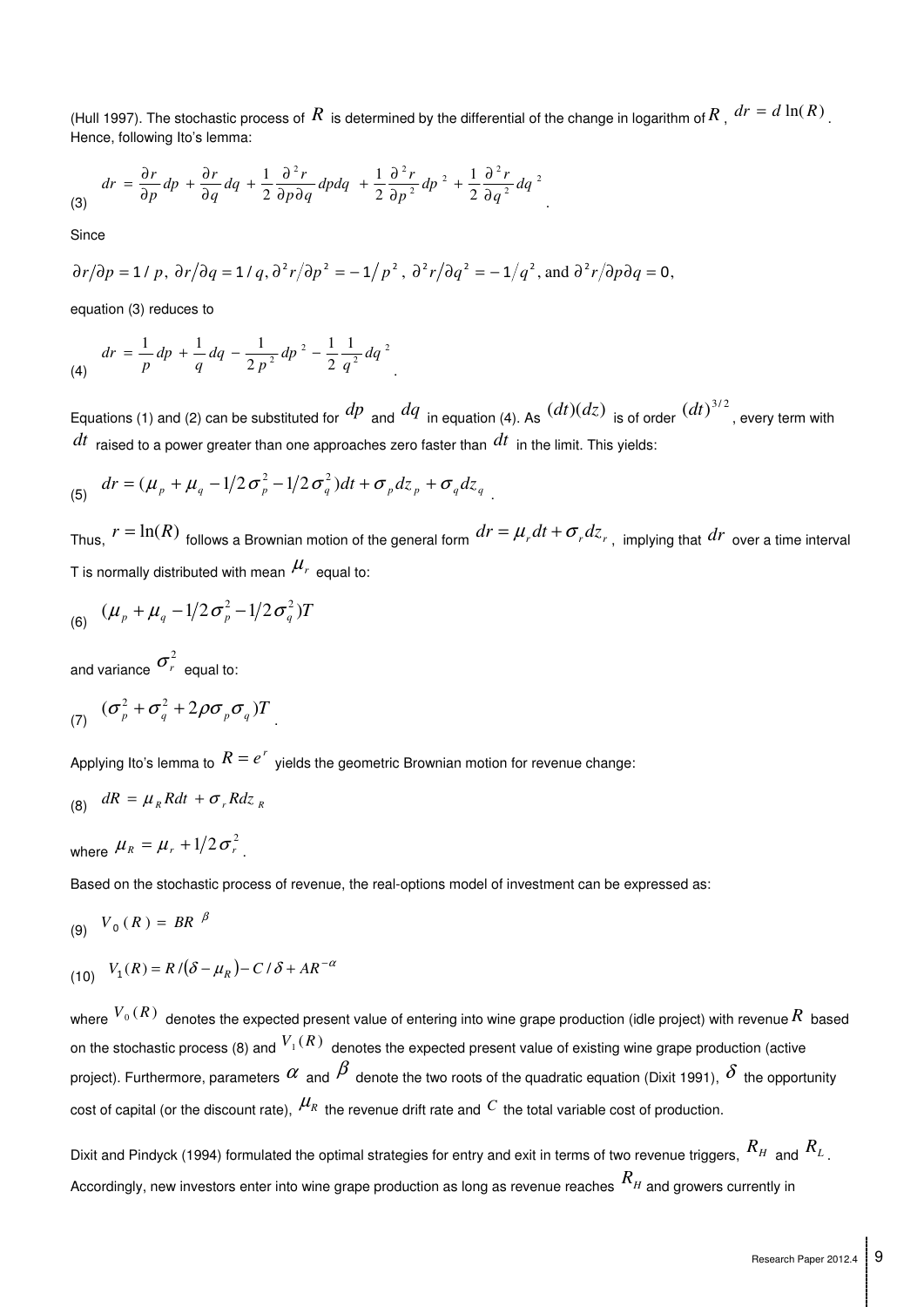production continue farming until revenue falls to below *R<sup>L</sup>* . Between the entry and exit triggers is an indeterminate range for both entry and exit decisions — a zone of hysteresis or inactivity where investment incentives are muted because it is costly to reverse economic actions and, as a result, inaction is an optimal response.

These revenue triggers can be derived based on the value-matching condition and the smooth-pasting condition. The valuematching condition stipulates that, at the entry trigger point *R<sup>H</sup>* , the value of a new investment (i.e. the value of option to invest) must be equal to the value of the existing investment minus the sunk cost  $K$  (equation 11). At the exit trigger point  $R_L$ , the value of the option to abandon production is equal to the value of the existing investment minus the cost of abandonment  $X$  (equation 13). These triggers define the critical levels of revenue at which the new and incumbent investor finds it optimal, respectively, to enter ( $R_H$ ) and to abandon ( $R_L$ ). The smooth-pasting condition requires that the two investment value functions meet tangentially at those revenue levels. These two equalities lead to a system of four equations:

$$
(11) \quad R_H/(\delta - \mu_R) - C/\delta + AR_H^{-\alpha} - BR_H^{\beta} = K
$$

(12) 
$$
1/(\delta - \mu_R) - \alpha AR_{H}^{-\alpha - 1} - \beta BR_{H}^{\beta - 1} = 0
$$

(13) 
$$
R_L/(\delta - \mu_R) - C/\delta + AR_L^{-\alpha} - BR_L^{\beta} = -X
$$

(14) 
$$
1/(\delta - \mu_R) - \alpha AR_L^{-\alpha - 1} - \beta BR_L^{\beta - 1} = 0
$$

where A and B are coefficients to be determined along with  $R_H$  and  $R_L$  .

As these equations are nonlinear in the trigger point variables *R <sup>H</sup>* and *R<sup>L</sup>* , no closed-form analytical solution exists. The revenue trigger for entry ( *R <sup>H</sup>* ) and that for exit ( *<sup>R</sup><sup>L</sup>* ) were obtained by solving equations (11) to (14) simultaneously using Matlab programming of iterative solution procedures.

The NPV revenue triggers were also derived to provide a basis of comparison. Under this alternative approach, the entry trigger is estimated as ( $C_+ \delta K$ ) and the exit trigger is equal to  $C$ , with being the total variable cost,  $\delta$  the opportunity cost of capital (the discount rate), and *K* the cost of investment.

## 4. Data sources and limitations

Two types of data were used for modelling: (i) cost and revenue data to calibrate wine grape production as at 2005-06; and (ii) price and yield data series to derive the stochastic property of revenue uncertainty. For the latter, statistical analysis was conducted separately for the price and yield series as there are no time-series data available for directly measuring seasonal revenues of wine grape farms in north west Victoria. Moreover, seasonal revenues cannot be derived as a product of the price and yield series due to differences in data measurement and classification.

To represent production, the model requires data on the establishment capital cost, variable cost, abandonment cost, revenue and discount rate. Data availability dictated the selection of 2005-06 as the reference year for modelling. Annual cost and revenue data were obtained from two studies: (i) the 2007 ABARES study of horticultural farm performance commissioned by the Mildura–Wentworth Horticultural Task Force (Mues and Rodriguez 2007); and (ii) the 2007 study conducted by Scholefield Robinson Mildura Pty Ltd on behalf of the Australian Dried Fruits Association (Swinburn and MacGregor 2007).

ABARES' Australia-wide wine grape price series over the period 1991-92 to 2009-10 were used as a proxy for north west Victoria regional varietal prices. An examination of shorter, region-specific varietal price series confirmed high correlation between the national and regional seasonal prices and, hence, the suitability of the ABARES series for the statistical analysis. These alternative price data were available from the Murray Darling / Swan Hill Wine Grape Crush Survey conducted by the Department of Primary Industries. For the period 1999 to 2010, the average grape price series (weighted by varietal production) in the region shows a statistical correlation of 0.8 with the ABARES series; the correlation for the Chardonnay price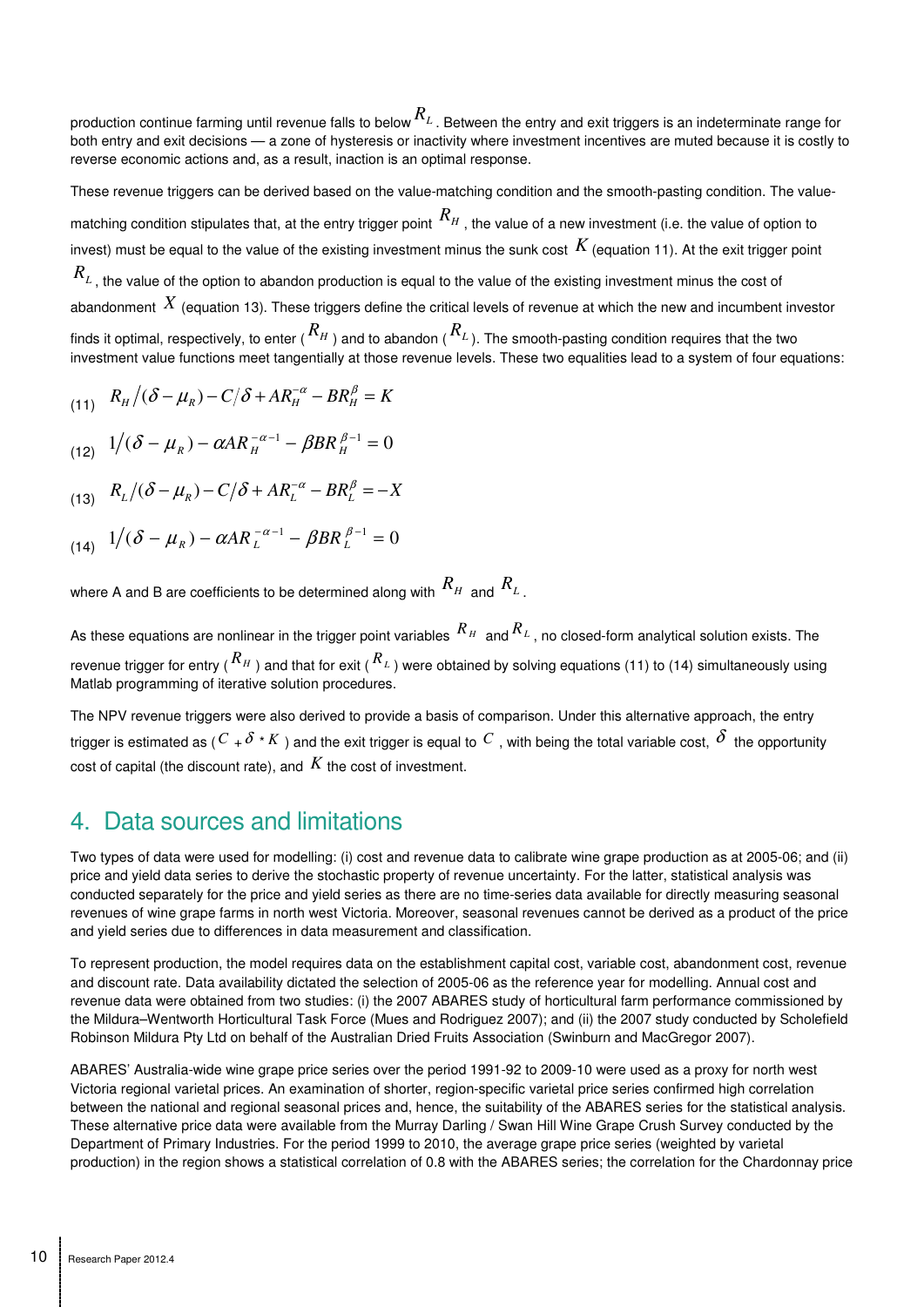series with the ABARES series is 0.7. Chardonnays accounted for around 50 per cent of the total regional wine grape supply in 2010, compared with about 30 per cent in 2000.

Wine grape yield rate series were sourced from the Australian Bureau of Statistics (ABS) wine and grape industry survey. These data are specific to the wine grape growing areas in north west Victoria.

Several data limitations necessitate caution in interpreting modelling results. First, the latest information on costs and revenues of grape farms in north west Victoria is available only up to 2006. Without access to more up-to-date data, we cannot and do not make claims to the relevance of the study to current conditions.

Second, the data on operating costs and crop revenues represent a combination of wine grape, table grape and dried vine fruit production. The data source (ABARES) provides no separation of cost data for these activities. Using the combined dataset to calibrate the model for wine grape farming could lead to moderate overstatement of both costs and revenues — because, on the cost side, wine grape farming is less labour intensive than the production of non-wine grapes and, on the revenue side, wine grapes command lower prices than the other grape varieties. The offset between overstated costs and overstated revenues mitigates possible, albeit likely limited, errors in the measurement of net revenues.

Third, the data on farm establishment costs from the Scholefield Robinson report are pertinent to dried grape production. Using these data could lead to overstatement of vine planting costs and understatement of machinery costs which offset each other to a degree. The reason for such cost differences between dried grape and wine grape production is twofold. In the establishment period, dried grape vineyards require more labour input than wine grape vineyards. Furthermore, hand harvesting is required for dried grape production while harvesting of wine grapes is mostly done with machines.

The modelling was conducted separately for three farm sizes based on the survey stratification by ABARES. The first refers to a group of small farms with a planting area of six hectares per farm on average. The second refers to a group of medium-sized farms with a planting area of 13 hectares on average. The third comprises those larger farms with a planting area of 52 hectares on average. The 2005-06 average crop revenue per hectare was \$14,382 for small farms, \$12,537 for medium farms and \$11,716 for large farms.

Wine grapes are a perennial crop with a life cycle of 20 to 30 years. It takes about three years for a new vineyard to yield the first commercial harvest and additional years to reach its maximum potential. To establish a new vineyard, sunk costs are incurred for purchasing land and water titles, for constructing irrigation systems, for trellising and other vine establishment costs, and for acquiring machinery and equipment. Estimates of these costs are listed in table 1 for each farm size.

| Table 1: Establishment costs by farm size (\$/hectare) |  |  |  |
|--------------------------------------------------------|--|--|--|
|                                                        |  |  |  |

| Item                            | Small  | Medium | Large  |
|---------------------------------|--------|--------|--------|
| Land and water                  | 32,328 | 30,607 | 28,578 |
| Irrigation infrastructure costs | 6,860  | 6,680  | 6,860  |
| Vine establishment costs        | 13,377 | 13,377 | 13,377 |
| Contract operations             | 4,330  | 4,330  | 4,330  |
| Machinery purchase costs        | 16,325 | 12,057 | 7,510  |
| Total                           | 73,213 | 67,224 | 60,648 |

Source: Swinburn and MacGregor (2007).

Averaged estimates of variable costs by farm size are listed in table 2. Labour (inclusive of hired and family labour) is a major part of the total variable cost. Grape farming is labour intensive. Weeding, pruning and harvesting are mostly done by manual labour, although larger-scale wine grape production tends to be mechanised. Depreciation, as another key cost component, was imputed and added to the variable cost. Following Dixit and Pindyck (1994), it was assumed that the investment in vineyard production has an infinite life and therefore depreciable assets need re-investment to maintain the capital capacity.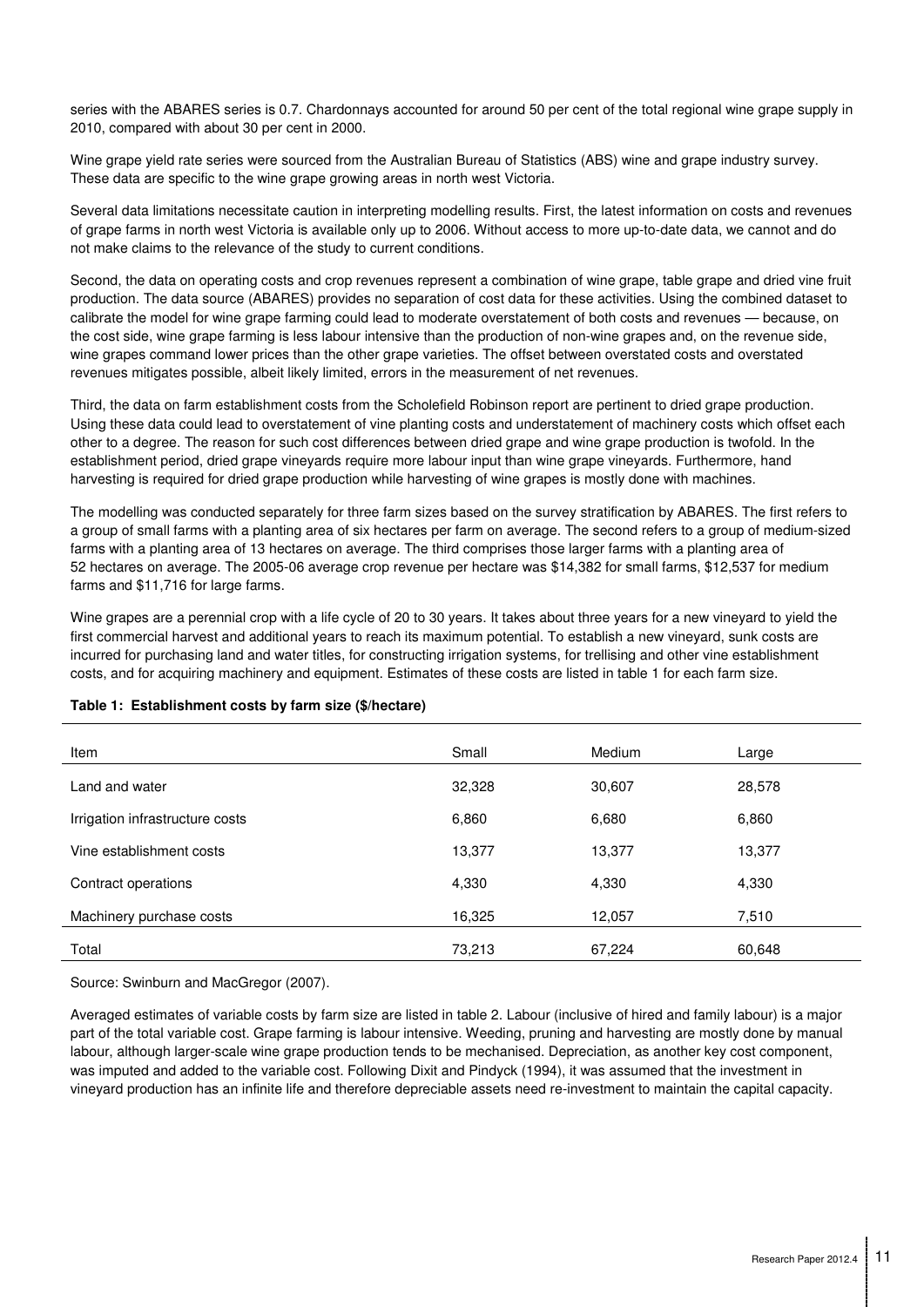### **Table 2: Variable costs by farm size (\$/hectare)**

| Operating activities    | Small  | Medium | Large |
|-------------------------|--------|--------|-------|
| Hired labour            | 2,036  | 1,665  | 1,239 |
| Fertilisers             | 449    | 199    | 339   |
| Chemicals               | 654    | 473    | 293   |
| Fuel, oil and grease    | 882    | 372    | 339   |
| Repairs and maintenance | 974    | 642    | 583   |
| Contracts               | 1,325  | 1,023  | 990   |
| Depreciation            | 1,461  | 1,075  | 471   |
| Family labour           | 5,362  | 3,308  | 906   |
| Other costs             | 5,773  | 4,393  | 2,691 |
| Total                   | 18,915 | 13,150 | 7,849 |

Source: Mues and Rodriguez (2007).

As shown in tables 1 and 2, wine grape farming costs vary with farm size. The unit cost savings for larger farms are attributable to economised use of labour and other key inputs such as fertilisers, chemicals and fuels. Per hectare land cost estimates are also lower for larger farms, reflecting cost savings associated with higher planting ratios per whole-farm area and lower unit costs of land preparation work. On the other hand, crop yield rates show only modest variation across different farm sizes. Together, the unit cost of production and the yield rate suggest significant economies of scale in wine grape production.

It was assumed that upon farm closure, 10 per cent of the infrastructure and vine establishment costs and 20 per cent of machinery costs can be recovered through the sale of such assets. Land and water can be sold at market prices. There exists a cost associated with removing the abandoned vines and irrigation infrastructure. Farmers may also need to pay termination fees for transfer of water titles out of their irrigation district. The estimates of salvaged asset values are summarised in table 3.

#### **Table 3: Salvage asset values by farm size (\$/hectare)**

| Item                                              | Salvage rate | Small  | Medium      | Large  |
|---------------------------------------------------|--------------|--------|-------------|--------|
| Land and water                                    | 100%         | 32,328 | 30,607      | 28,578 |
| Irrigation infrastructure costs                   | 10%          | 686    | 686         | 686    |
| Vine establishment costs                          | 10%          | 1,338  | 1,338       | 1,338  |
| Contract operations                               | $0\%$        | 0      | $\mathbf 0$ | 0      |
| Machinery purchase costs                          | 20%          | 3,265  | 2,411       | 1,502  |
| Minus:3% commission on sales of land and water    |              | 970    | 918         | 857    |
| <b>Termination fees</b>                           |              | 4,734  | 4,734       | 4,734  |
| Removal of planting and irrigation infrastructure |              | 3,540  | 3,540       | 3,540  |
| Total                                             |              | 28,372 | 25,850      | 22,973 |

Source: Authors' estimation based on cost data as presented in table 1 and expert advice on salvage rate.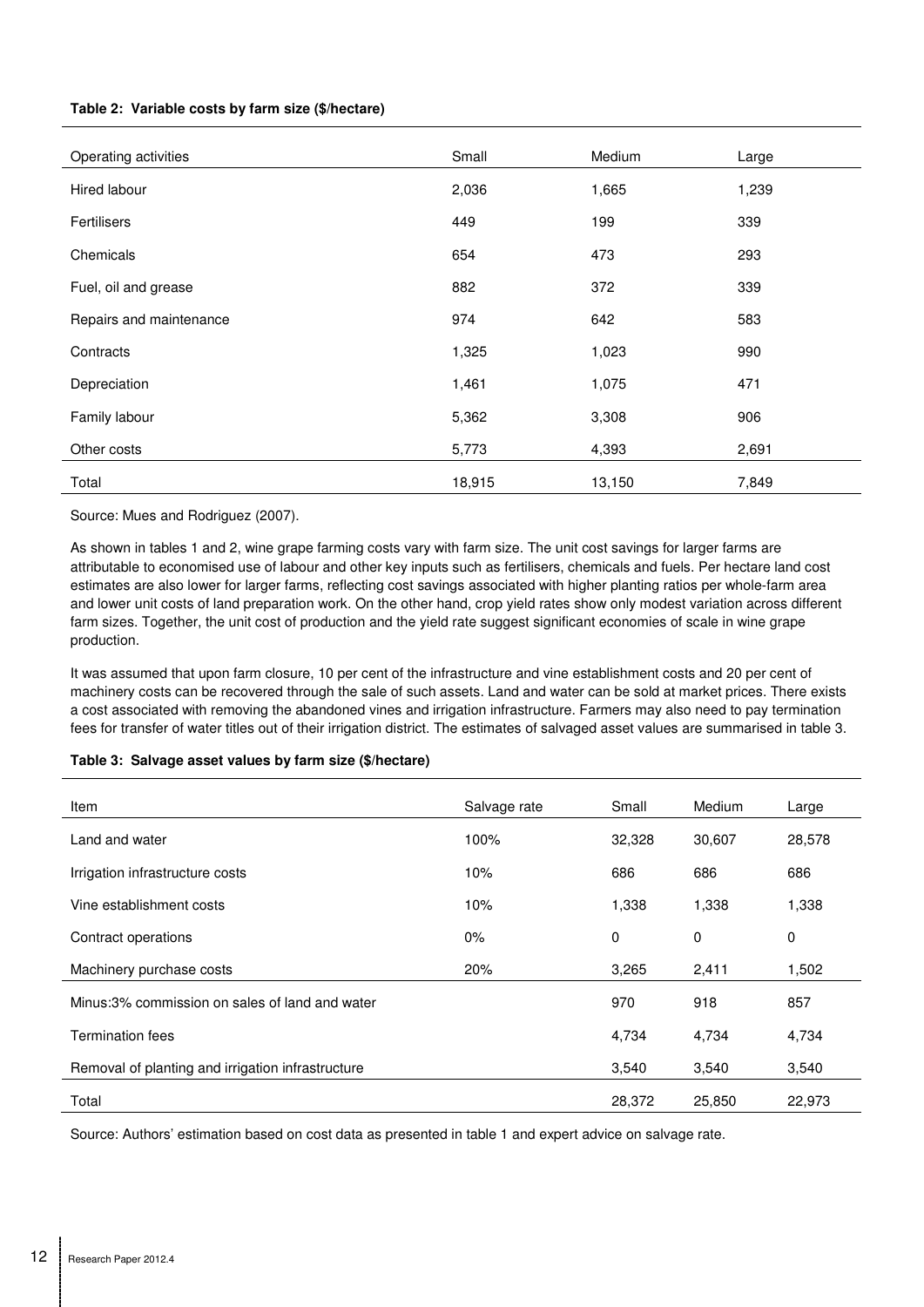The premise underlying real-options analysis requires that the stochastic variables of price and yield each follow a random walk. This was confirmed by unit root tests as follows.

Annual per hectare yield rate  $q$  and per ton price  $p$  were both modelled in the form of:

$$
D_{it} = \lambda D_{it-1} + u_{it}
$$

where  $\lambda = 1$  ,  $D_{it}$  alternately represents the price and quantity at time  $^t$  , and  $^{\mathcal{U}_{it}}$  is independent error with zero mean and constant variance  $\sigma^2_{\mu}$  . Subtracting  $D_{\mu}$  from both sides of equation (15) yields:

$$
D_{it} - D_{it-1} = \lambda D_{it-1} - D_{it-1} + u_{it}
$$

 $\Delta D_{it} = \gamma D_{it-1} + u_{it}$ 

where  $\gamma = (\lambda - 1)$ .

Under the null hypothesis that the coefficient  $\gamma=0$  (i.e.  $\lambda=1$ ), the formulation is consistent with a random walk model. The hypothesis was tested for three variants of the random walk model: (i) no constant and no trend; (ii) with constant and no trend; and (iii) with constant and trend:

$$
\Delta D_{it} = \gamma D_{it-1} + u_{it}
$$

$$
\Delta D_{it} = \alpha_{it} + \gamma D_{it-1} + u_{it}
$$

$$
\Delta D_{it} = \alpha_{it} + \gamma D_{it-1} + \kappa t + u_{it}.
$$

Using annual price data from 1992 to 2008, the Dickey–Fuller unit root test did not reject at 5 per cent of statistical significance the null hypothesis that the price series follows a random walk for all three variant models. Similar test results were obtained for the averaged north west Victoria regional price series. When performed for the Chardonnay price series, the unit root test was not rejected for only the first two random walk equations. The rejection of price randomness under the third equation (which has a constant and a trend variable) might provide evidence of some trend in Chardonnay prices attributable to a more pronounced price decline during the second half of the 2000s than the price decreases for other grape varieties.

For the yield series, the null hypothesis was not rejected for the first two random walk equations but was rejected for the third one. Given these unit root test results, it was considered reasonable to assume that both the price and the yield series follow a random walk.

The estimates of the drift and variance for the price and yield series were derived using the method outlined by Hull (1997). Table 4 shows the baseline parameter values of the real-options model.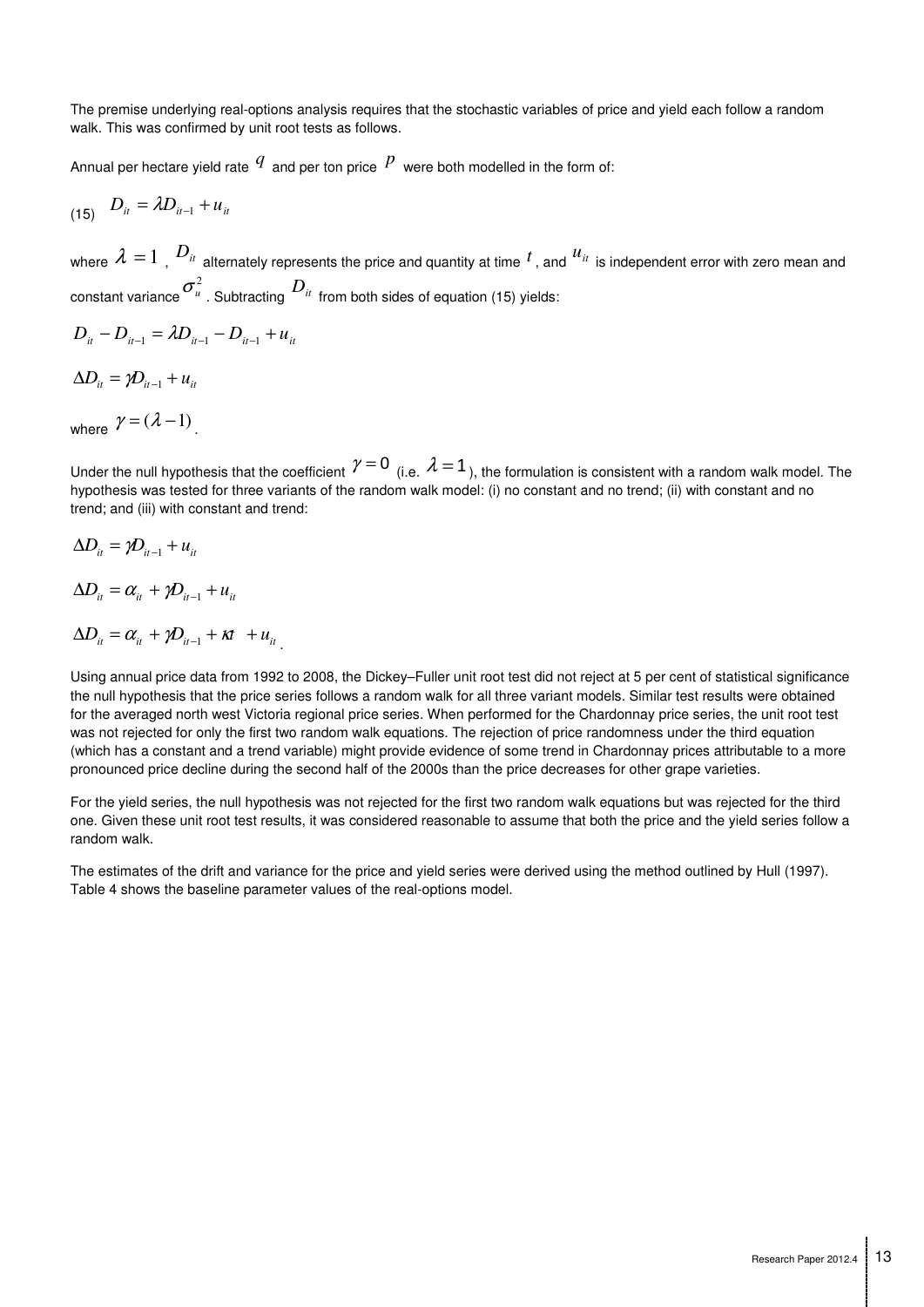|  |  |  | Table 4: Baseline model parameters |
|--|--|--|------------------------------------|
|--|--|--|------------------------------------|

| Parameter                                                               | Description                 | Estimate  |
|-------------------------------------------------------------------------|-----------------------------|-----------|
| $\mu_{p}$                                                               | Price drift rate            | 0.0417    |
| $\sigma_p^2$                                                            | Price variance              | 0.0281    |
| $\mu_q$                                                                 | Yield drift rate            | 0.0161    |
| $\sigma_q^2$                                                            | Yield variance              | 0.0443    |
| $\rho_{pq}$                                                             | Price and yield correlation | $-0.1983$ |
| $\sigma_r^2 = \sigma_q^2 + \sigma_p^2 + 2\rho_{pq} * \sigma_q \sigma_p$ | Revenue variance            | 0.0584    |
| $\mu_{R} = \mu_{r} + 1/2 \sigma_{r}^{2}$                                | Revenue drift rate          | 0.0507    |
| $\delta$                                                                | Opportunity cost of capital | 0.08      |

Source: Authors' estimation.

## 5. Baseline results

In table 5, estimates of the revenue triggers for entry and exit under the conventional NPV and real options approaches are presented. As a basis for comparison, the NPV triggers represent the entry and exit criteria based on a static assessment of investment value. Between the entry and exit triggers is an indeterminate revenue range where investment and disinvestment incentives are muted. This inactivity reflects the significance of sunk costs in discouraging exit of an operating business from the investment that no longer has the prospect for yielding the required return on capital.

#### **Table 5: Estimates of revenue triggers for entry and exit by farm size**

|              |                       | Small  | Medium | Large  |
|--------------|-----------------------|--------|--------|--------|
| NPV approach |                       |        |        |        |
|              | Entry (\$/hectare)    | 24,772 | 18,528 | 12,701 |
|              | Exit (\$/hectare)     | 18,915 | 13,150 | 7,849  |
|              | Real-options approach |        |        |        |
|              | Entry (\$/hectare)    | 34,273 | 28,983 | 18,119 |
|              | Exit (\$/hectare)     | 13,011 | 8,978  | 5,377  |

Source: Authors' estimation.

By accounting for the effect of revenue risk in a real-options context, the modelling produced higher estimates of the entry trigger and lower estimates of the exit trigger than under the NPV approach. Price and yield uncertainties were modelled to widen the gap between these triggers, adding to the propensity for muted investment response. This widened tolerance range for inactivity reflects investment hysteresis resulting from the interaction between sunk cost and uncertainty. If there were no sunk costs, there would be no hysteresis; with sunk costs, uncertainty becomes an important factor in the decision to invest or disinvest.

The real-options approach rectified the omission of strategic investment value in the NPV calculation, yielding a more rigorous estimate of the exit trigger at \$13,011 for small farms. This represents a 32 per cent downward adjustment from the NPV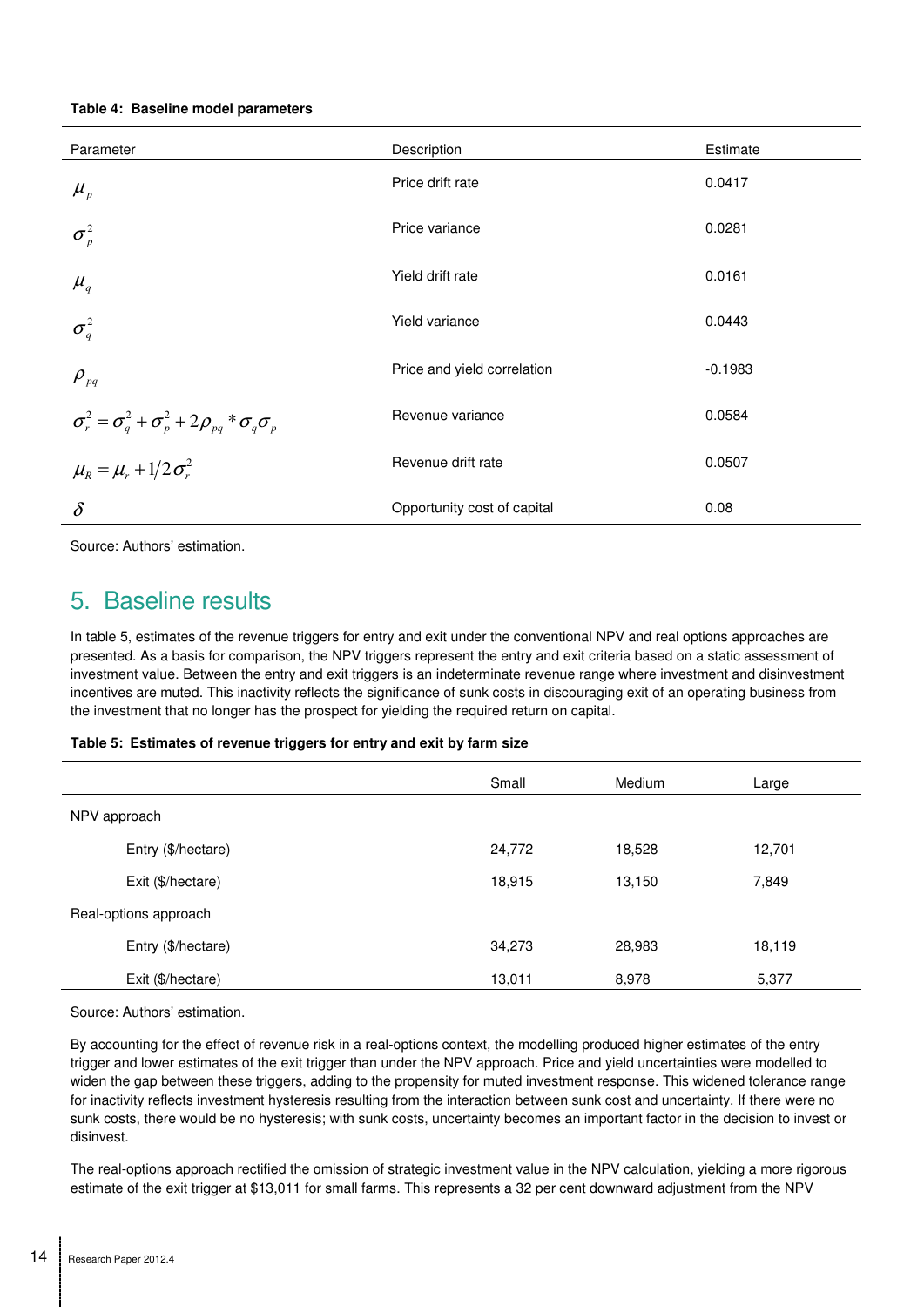breakeven point, reflecting the real-options value in waiting to exit later. The farms may operate at a loss, and yet stay in business with the expectation that the future will be better. However, exit will be rational if their revenue falls below the critical level where the loss is too great to offset against the value in waiting.

Likewise for medium-sized farms, the estimated exit trigger at \$8,978 (compared with the NPV breakeven point at \$13,150) highlights the economic rationale for enduring operating losses. Large farms would have little propensity to disinvest while earning revenues in excess of both the real-options and the NPV triggers for exit.

Across all farm-size groups, the strategic entry trigger point was estimated to be much higher than the conventional trigger for new investment. This amounts to increasing the required return on capital from an assumed rate of 8 per cent to roughly 21 per cent. Consequently, the NPV approach understates the financial hurdle for attracting new investment to wine grape farming in north west Victoria.

# 6. Sensitivity analysis of exit propensity to farm characteristics

We analysed the sensitivity of investment thresholds to revenue variability, total variable cost and liquidation value in order to examine how these farm characteristics could affect exit and entry decisions. The analysis was conducted primarily for small farms because they dominate the sector and are generally considered most vulnerable to exit pressures (as confirmed by baseline modelling results).

## **6.1 Change in volatility of revenue**

We drew on Tauer and Dressler (2009) for the calculation of exit probabilities at specific revenue levels. The baseline probability was calculated for the 2005-06 revenue level. Small farms were assessed to have a 39 per cent probability for exiting wine grape farming. This compares with the exit probabilities of 11 per cent for medium farms and 0.1 per cent for large farms. This assessment confirms that low-cost production associated with scale economies is the key to business endurance at times of market downturn.

To examine how the variance of revenue change could affect exit and entry decisions, we looked at a number of step changes in revenue variance. For a 10 per cent increase in revenue variance from the baseline level (i.e. from 0.058 to 0.064), the exit trigger was estimated to fall from \$13,011 to \$12,901, and the entry trigger to rise from \$34,273 to \$34,891. If the variance were to double from the baseline (i.e. reaching 0.117), the entry trigger would be adjusted upwards to \$39,537 and the exit trigger would be adjusted downwards to \$12,110. The sensitivity test results for a broader range of variance changes are plotted in figure 1, confirming the widening of the inactivity gap with increased revenue variance.

Increased revenue variance means greater potential for revenue increases in the future, and implies a greater incentive for potential investors to delay entry into the sector upon the confirmation of more favourable revenue prospects. By the same token, existing farms would be more strongly incentivised to stay in operation by greater possibility of revenue improvement. This explains the inertia of many farms to stay in business despite sustained profit pressures amid increased revenue uncertainty.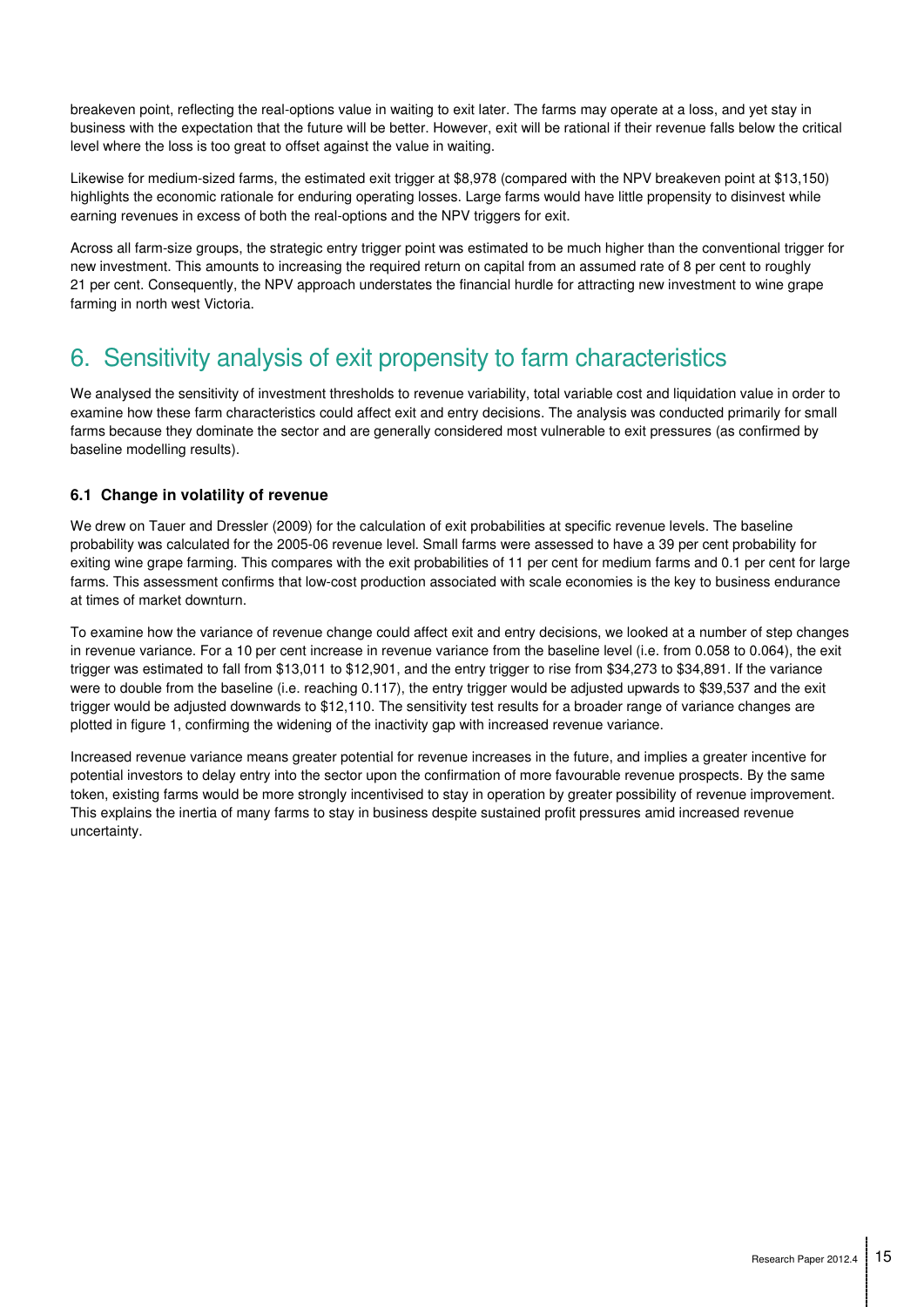



Source: Authors' estimation.

### **6.2 Change in variable cost**

Ryan (2007) discussed business strategies involving collaboration and cooperation for horticultural properties to achieve economies of scale. Collaboration could be as simple as two neighbouring growers getting together to combine growing areas or share machinery, labour and irrigation equipment. Alternatively, groups of growers could form alliances to share access to technology and market information. Positive outcomes from these and other strategies in achieving a lower unit cost of production could help growers endure cyclical economic downturns.

A distinctive advantage of collaboration and cooperation as a way to attain economies of scale is that these strategies do not require existing farmers to disinvest and liquidate their farms. By contrast, sectoral consolidation that involves some farms or new investors acquiring other existing farms would incur considerably higher transaction costs. Such a consolidation process is also likely to face the hurdle relating to investment indeterminacy — i.e. the difficulty in getting the incumbent and new investors to have compatible revenue expectations in order to justify entry and exit as necessary for deal making success. Notwithstanding the potential for improving business viability and endurance, critical factors necessary to yield successful outcomes from farming on a larger scale should not be overlooked.

According to the cost estimates shown in tables 1 and 2, with two small wine grape farms in north west Victoria combining to operate on a medium scale, per hectare total establishment cost could decline by 8 per cent while the resulting reduction in total operating cost could be even greater, at 30 per cent. Similarly, medium-sized farms that are able to catch up with large farms in efficiency terms would see their operating costs reduced by 40 per cent. However, it would require merging up to four farms of a medium size to achieve a cost reduction of this magnitude.

The dependence of investment incentives on scale economies was tested by modelling reductions in total variable cost while holding constant the levels of revenue, total establishment cost and salvage value. With this method, the first type of sensitivity test on scale economies simulated small farms merging to operate in a medium scale and medium farms merging to operate in a large-farm scale.

Results show that both the entry and exit triggers would fall with the assumed expansion in farm scale. With the upsizing of small farms, the probability of exit would diminish from 39 per cent to 5 per cent. With the upsizing of medium farms, the probability of exit would diminish from 11 per cent to 0.04 per cent.

Improved cost efficiency does not necessarily have to come from merging activities; it could also result from incremental productivity gains. To simulate the latter case, we conducted sensitivity analysis of incremental cost reductions for small farms.

A reduction of total variable cost by \$1,000 from the baseline, for instance, would reduce the probability of exit by 9 percentage points. If total variable cost falls by \$3,000, not surprisingly the probability of exit would lower by even more, at 24 percentage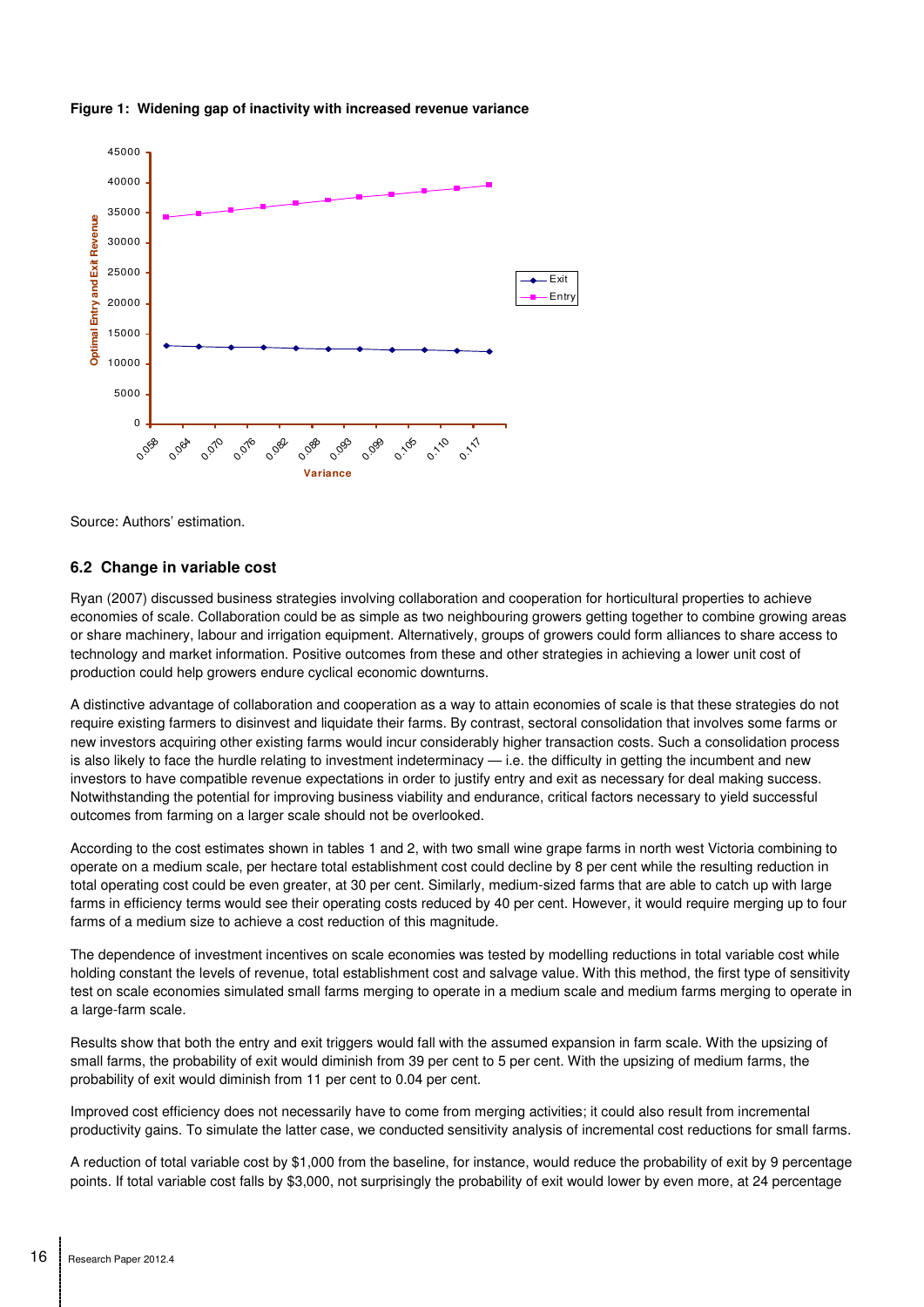points compared to baseline. The estimated relationships between the revenue triggers for entry and exit and total variable cost are displayed in figure 2.





Source: Authors' estimation.

#### **6.3 Liquidation value**

Sensitivity analysis was also conducted on salvageable infrastructure which, upon exit, might be resold or used for some other purpose. The implications for investment incentives were analysed by adjusting upwards the salvage rate of irrigation infrastructure assets from 10 per cent to 50 per cent. This could represent an outcome of research and development in portable irrigation systems aimed at increasing salvage or liquidation value. The use of mobile infrastructure would have an effect of increasing the probability of exit from 39 per cent to 43 per cent for small farms, and from 11 per cent to 13 per cent for medium-sized farms. Consequently, infrastructure portability is a weak driver of exit decisions as this infrastructure cost is small relative to total establishment cost.

# 7. Conclusion

This study set out to investigate the sluggish adjustment of the wine grape sector in north west Victoria in response to persistent profit pressures in recent years. Through the lens of real-options valuation, the study analysed the investment incentives behind farmers' decision to exit or stay in business under revenue uncertainty.

Significant sunk costs and volatile seasonal revenues for wine grape farming were found to have underpinned a significant economic value in waiting to exit and enter. The modelling identified wide tolerance for low revenues where existing farmers could find it worthwhile to stay in business despite not earning an attractive rate of return on their capital investment, or even not earning enough to cover operating costs. The real-options value in waiting provides an economic rationale for enduring operating losses over an extended period. The sunk costs incurred give farmers an incumbency advantage to hang on. The volatile revenues give them hope for a better future. For new investors, initial capital requirements represent a high price for entering the sector to start farming. Revenue volatility adds to the rationality of entering at a later time when the revenue outlook becomes sufficiently attractive.

It should be noted that these findings might not fit with the experiences and circumstances of particular farmers because they were based on the modelling of averaged price and yield behaviour as well as averaged cost structures of wine grape production. In particular, the steep decline in Chardonnay grape prices in the past decade could perpetuate expectations of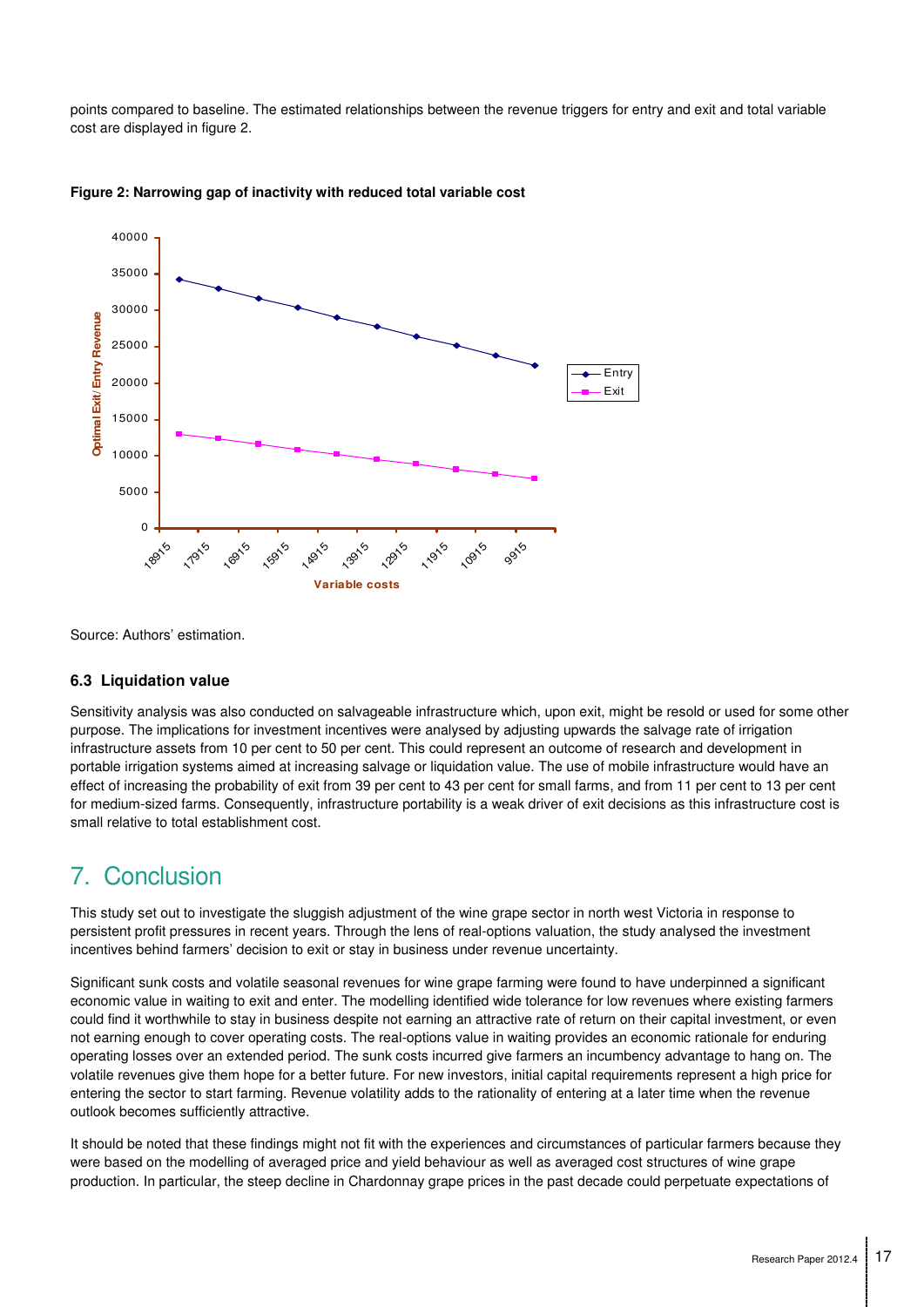some that the sector will never recover from the price collapse in the 2000s unless the farmers can switch to other varieties such as Sauvignon Blanc as witnessed in the current expansion in New Zealand. This type of price expectations was not captured through the statistical analysis in this study.

Both the real-options and NPV approaches identify a range of revenue levels compatible with indeterminate entry and exit decisions. The NPV approach is, however, deficient in capturing the strategic value in waiting and, as a result, fails to robustly explain the prevalence of hysteresis or inactivity as a rational response to uncertainty when making decision on irreversible investment. Real-options analysis rectifies this deficiency by highlighting a much wider revenue range for investment indeterminacy to reflect the undertaking of a 'wait-it-out' strategy.

Investment indeterminacy has significant implications for industry policy aimed at facilitating sectoral restructuring and transformation. This phenomenon signifies the inertia in capital adjustment, which manifests itself in the inability of market mechanisms to align investment incentives in order to overcome investment hysteresis at times of adverse market conditions. Specifically, an existing farm business holds the valuable option of waiting despite minimal or even negative profitability. With this option in place, prospective buyers of the farm business or its key assets such as the land would have to pay for all or part of the owner's option in order to induce a sale — even if the option carries little value to them.

Where market mechanisms are frustrated by non-compatible investment incentives, there can be a legitimate role for government intervention to ease the adjustment process in order to expedite the realisation of efficiency gains from industry restructuring. There have been farm programs in Australia and overseas (e.g. the United States) that provide exit assistance to farmers leaving the sector. Such policy initiatives help strengthen farmers' propensity to exit from loss-making production.

A more fundamental policy objective is to reduce the likelihood of investment indeterminacy in farm asset markets, thereby improving the responsiveness and effectiveness of market mechanisms in bringing about necessary sectoral adjustments to ensure efficient investment and production.

In this connection, the study looked at the outcome of promoting larger-scale production to reduce the revenue range that is susceptible to muted investment response. The existence of economies of scale was shown to have the effect of reducing the relative significance of sunk costs in total costs and, hence, the scope for creating the strategic value (i.e. opportunity cost) in waiting to exit and enter for farms of a larger size.

The study also identified a direct relationship between increased revenue variance and increased investment hysteresis. Accordingly, a reduction in policy uncertainty that contributes to the perception of revenue volatility could help elicit responsive farm adjustments by strengthening the profit incentives for investment and disinvestment. This would call for consistency in farm policies between the objectives of facilitating exit and sustaining continuous production.